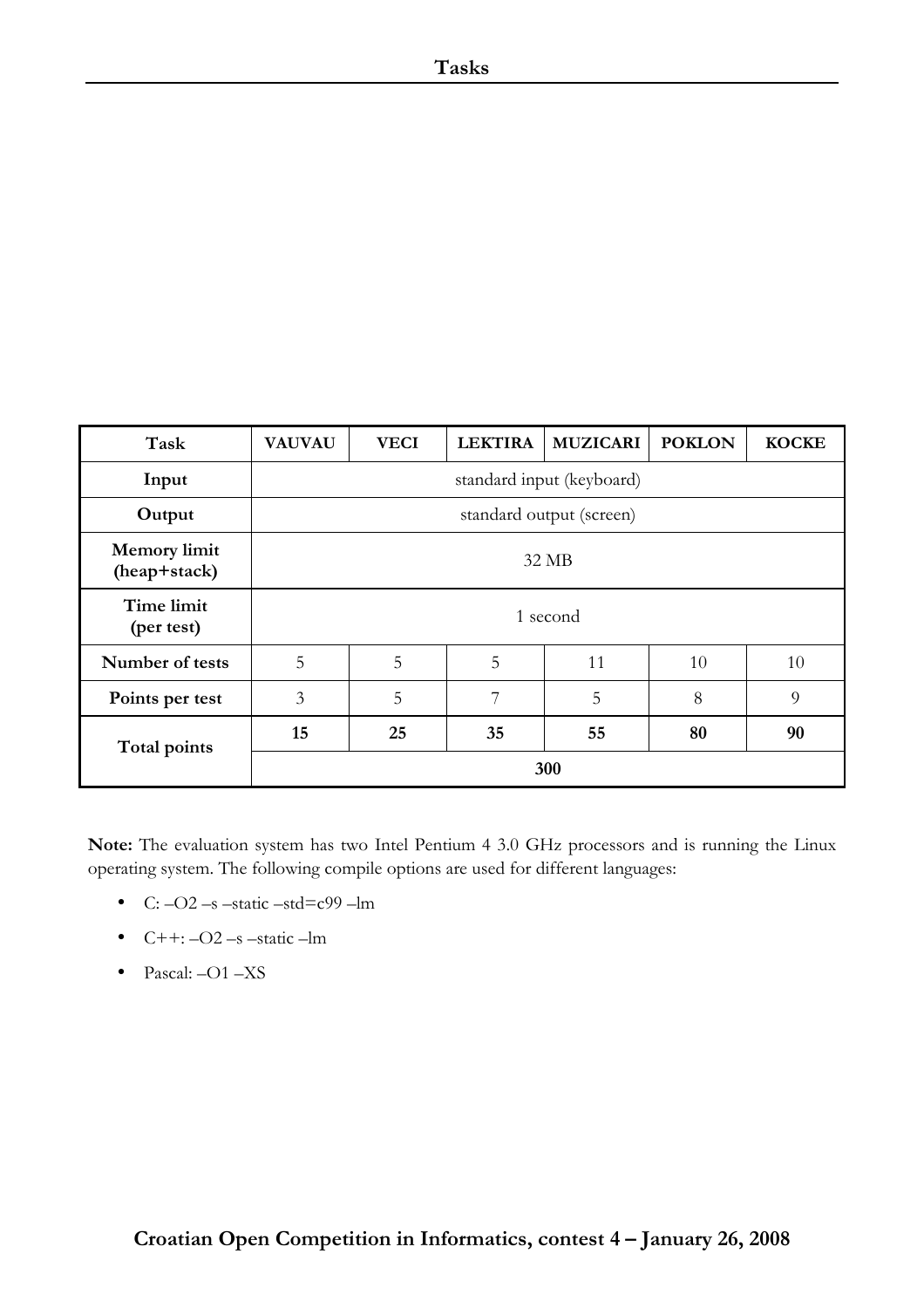In a nearby village, the postman, milkman and garbage man face the same problem morning after morning: house 18. House 18 is guarded by two dogs that often cause problems. What they don't know is that the dogs' behaviour is completely predictable.

When the day starts, one dog is aggressive for A minutes and is then calm for B minutes. Similarly, the other dog is aggressive for C minutes, then calm for D minutes. Both dogs repeat their behaviours indefinitely, starting a new aggressive period after the calm period, then another calm period etc.

Given the arrival times of the postman, milkman and garbage man, determine how many dogs (none, one or both) attack each of them.

#### **Input**

The first line of input contains the integers A, B, C and D.

The second line contains the integer P, M and G, the minute in the day during which the postman, milkman and garbage man arrive at house 18. For example, if P is 3, it should be interpreted as "the postman arrived sometime during the third minute in the day".

All numbers in the input will be between 1 and 999.

# **Output**

Output should consist of three lines; each containing 'both', 'one' or 'none', depending on how many dogs attack each of our heroes.

| input               | input               |
|---------------------|---------------------|
| 2 2 3 3<br>134      | $2$ 3 4 5<br>4 9 5  |
| output              | output              |
| both<br>one<br>none | one<br>none<br>none |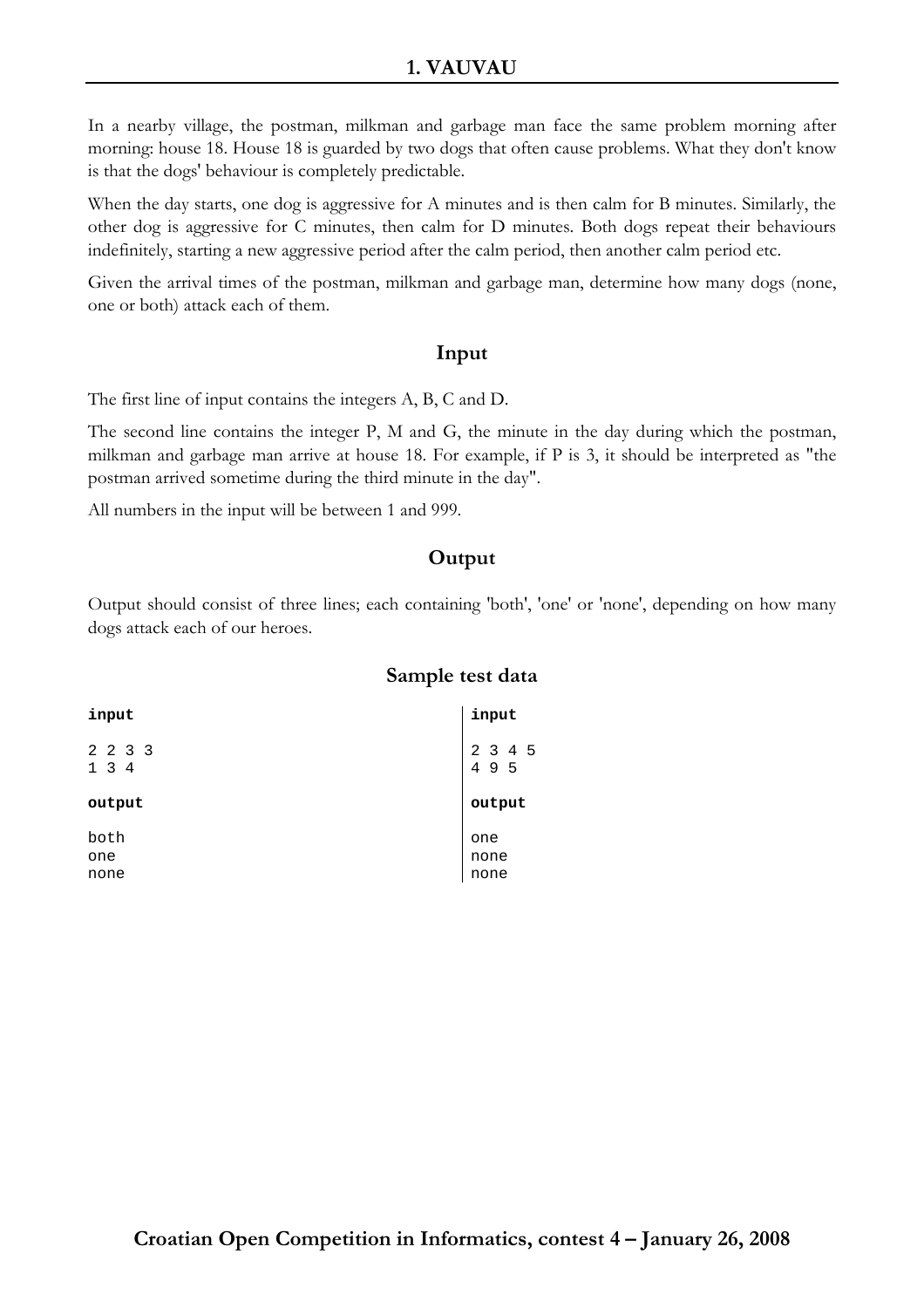Your program will be given an integer X. Find the smallest number larger than X consisting of the same digits as X.

## **Input**

The first line of input contains the integer X ( $1 \le X \le 999999$ ).

The first digit in X will not be a zero.

## **Output**

Output the result on a single line. If there is no such number, output 0.

| input  | input       | input  |
|--------|-------------|--------|
| 156    | 330         | 27711  |
| output | output      | output |
| 165    | $\mathbf 0$ | 71127  |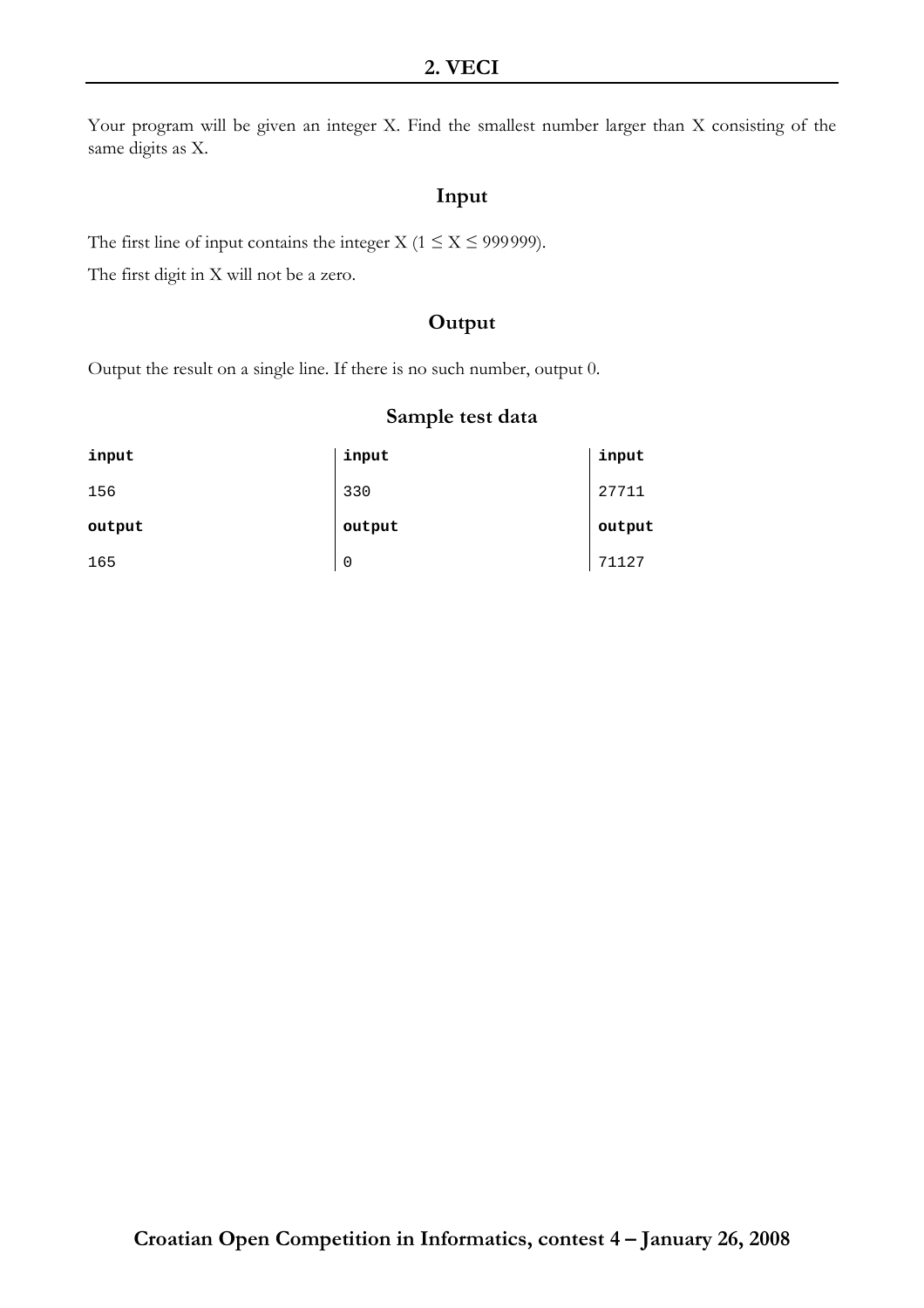# **3. LEKTIRA**

Mario is making up silly games again instead of reading Dostoevsky for school. The rules of his newest game follow.

First he chooses a random word from the book. Then he splits the word in two arbitrary places to get three separate words.

After that he reverses the order of the letters in each of those three words (exchanges the first and last letters, the second and second last and so on).

Finally, he puts the three words back together in the same order in which they were before splitting.

The goal of the game is to obtain the lexicographically smallest word possible. In other words, of all words that can be obtained by the above procedure, find one which would be earliest in a dictionary.

Write a program that plays Mario's game perfectly.

#### **Input**

The first and only line of input contains Mario's chosen word, a string of lowercase letters of the English alphabet with no spaces.

The input word will be between 3 and 50 characters long (inclusive).

# **Output**

Output the best word on a single line.

| input       | input   | input    |
|-------------|---------|----------|
| dcbagfekjih | mobitel | anakonda |
|             |         |          |
| output      | output  | output   |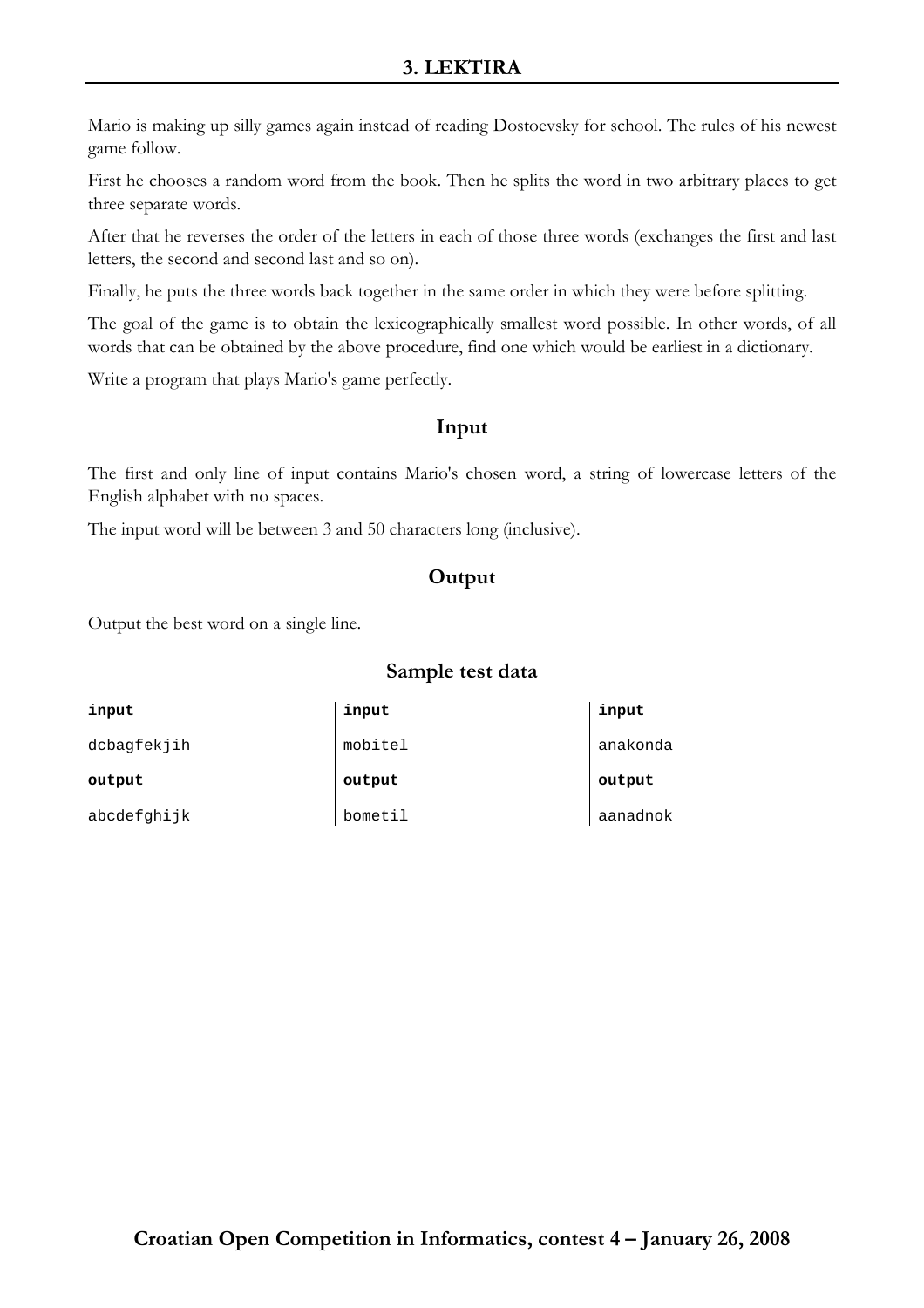# **4. MUZICARI**

"The Drinking Musicians", a widely known and popular folk group, are coming to your town. The musicians are known not only by their playing skills, but also their rough character. They never arrive on time, don't know which town they're in, and frequently have trouble finding the stage.

Additionally, during the concert, each of the musicians at one point takes a break. If **three or more** of them are on a break at the same time, they start stirring trouble in town and the rest of the group start panicking and playing the wrong chords.

The concert will be T minutes long, during which each of the N members will take a break. The length of the break is known for each member.

Help the organizer of the concert by writing a program that determines how to schedule the breaks of the member so that, at any given moment, at most two are absent from the stage. All breaks must be **entirely** during the concert.

## **Input**

The first line of input contains the integers T and N ( $1 \le T \le 5000$ ,  $1 \le N \le 500$ ), the length of the concert in minutes and the number of musicians in the group.

The next line contains N integers separated by single spaces, the length of the break in minutes for each member.

**Note:** The input data will be such that a solution, although not necessarily unique, will always exist.

# **Output**

For each musician output one integer, the number of minutes the musician will spend on stage before going on the break.

Output the musicians in the same order they were given in the input.

| input                       | input                                                         |
|-----------------------------|---------------------------------------------------------------|
| 8 3<br>$\overline{4}$<br>44 | $\begin{array}{cccc} 10 & 5 \\ 7 & 5 & 1 & 2 & 3 \end{array}$ |
| output                      | output                                                        |
| $0 \t2 \t4$                 | 3 3 9 0 0                                                     |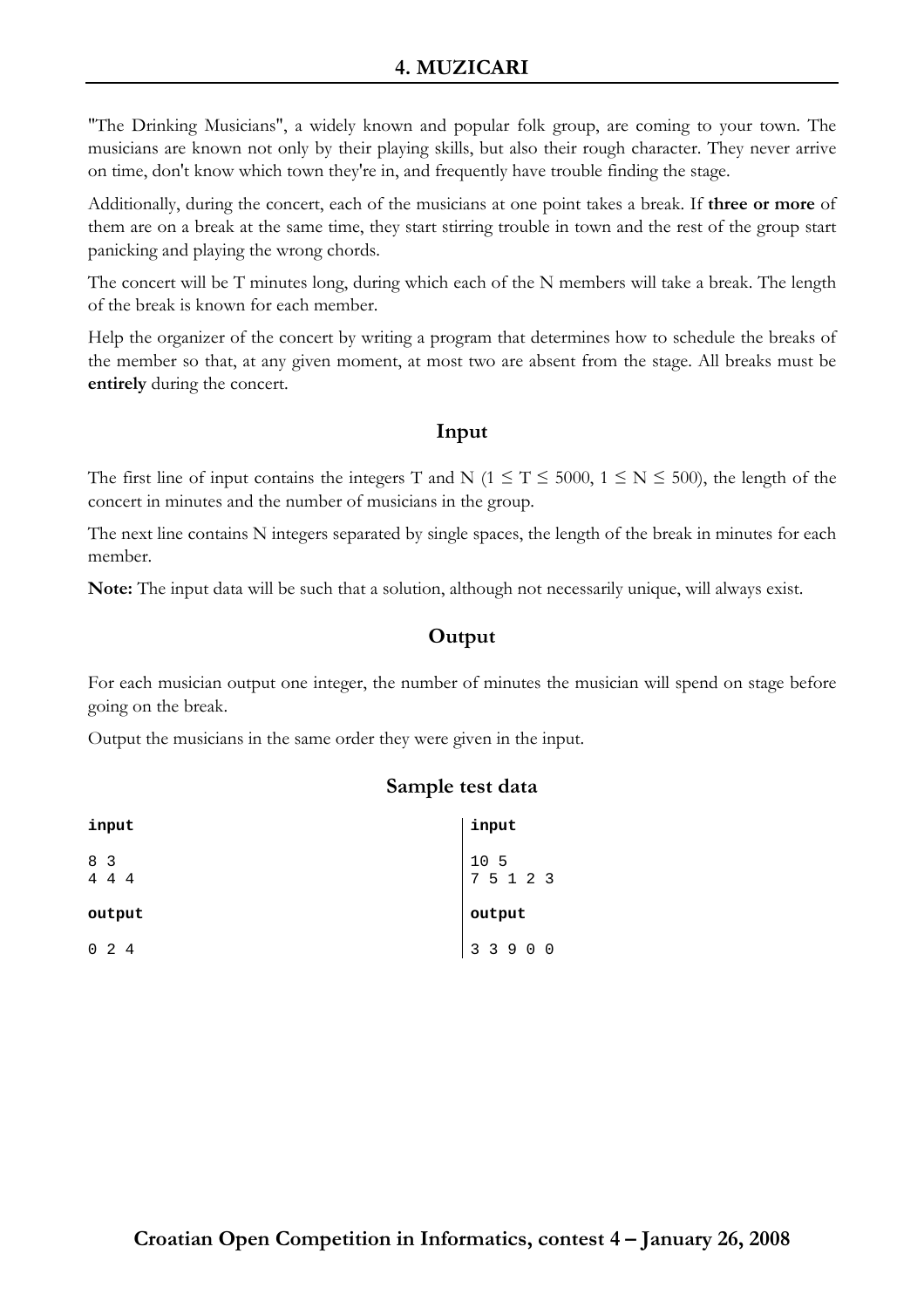## **5. POKLON**

Mirko got a set of intervals for his birthday. There are many games he can play with them. In one of them, Mirko must find the **longest** sequence of **distinct** intervals such that each interval in the sequence is in the set and that each interval **contains** the one that **follows** in the sequence.

Write a program which finds one such longest sequence.

#### **Input**

The first line of input contains the integer N ( $1 \le N \le 100000$ ), the number of intervals in the set.

Each of the following N lines contains two integers A and B describing one interval ( $1 \leq A \leq B \leq$ 1000000).

#### **Output**

Output the length K of the longest sequence on the first line.

Each of the following K lines should contain one element of the sequence, an interval in the same format it was given in the input.

| input               | input          | input               |
|---------------------|----------------|---------------------|
|                     |                |                     |
| 3                   | 5              | 6                   |
| 3<br>4              | 10<br>30       | $\mathbf{1}$<br>4   |
| 2<br>5              | 20<br>40       | 1<br>5              |
| 16                  | 30 50          | 6<br>$\mathbf 1$    |
|                     | 60<br>10       | 7<br>1              |
| output              | 30 40          | 2<br>5              |
|                     |                | 3<br>5              |
|                     |                |                     |
| $\mathsf 3$         | output         |                     |
| $\mathbf{1}$<br>6   |                | output              |
| 2<br>5              | 3              |                     |
| 3<br>$\overline{4}$ | 10<br>60       | 5                   |
|                     | 50             | $\mathbf{1}$<br>7   |
|                     | 30<br>40<br>30 | $\mathbf 1$<br>6    |
|                     |                | 5<br>$\mathbf 1$    |
|                     |                | 5<br>$\overline{2}$ |